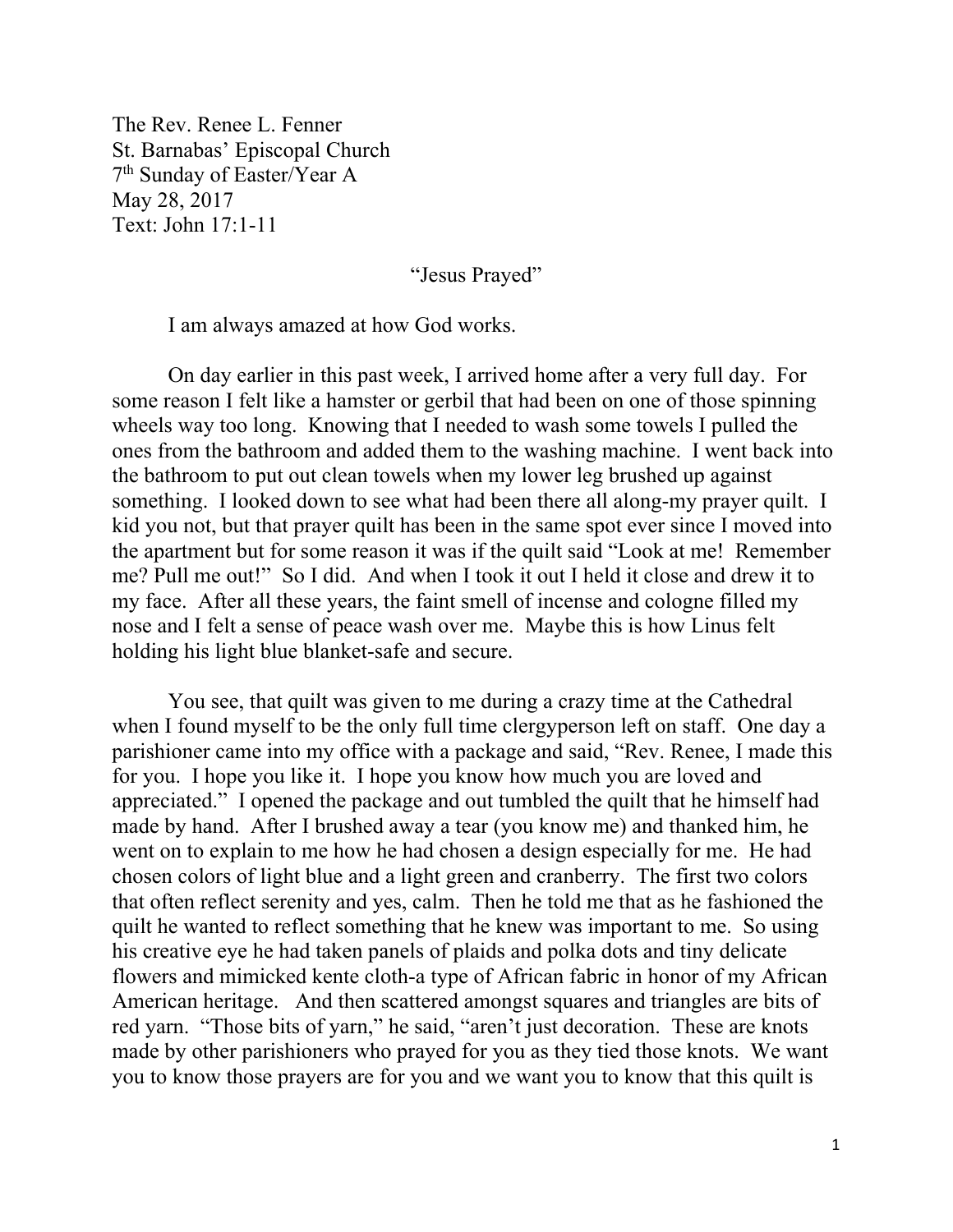full of love and prayers so whenever you get tired or feel stressed, know that people around here love and support you." Somebody prayed for me.

 This would not be the last encounter with prayer quilts. It started with one quilt and before we knew it, it had become a full blown ministry. Each quilt was carefully made by hand and with a lot of thought and prayer behind it. On the back would be the person's name, the date it was completed and the words, "Quilts bring families together, prayers make families stronger." When a quilt was completed it was laid upon the chapel altar. And parishioners and strangers alike would come forward and lay hands on it and then prayerfully a tie knot before it was handed to the recipient. Sometimes this precious gift was made for someone recently widowed or a person just diagnosed with a complicated illness or a student going off to college. Or someone who was simply going through. We, as a church, prayed for each other.

On this 7th Sunday of Easter, Jesus sits among his dearest friends to share a last meal and to bid them good-bye. To them Jesus was more than a teacher. Much more than a friend. He was someone who gave them purpose and identity. He was the one who helped them realize that they too were part of God's plan, part of a movement that was to continue long after he was gone. Still, their pain was real and so was his as he looked to find words to both comfort and reassure them for his hour had come.

 It was at his last meal at Passover that according to the other gospels, Jesus took bread and wine, blessed them, and then gave those simple gifts to his friends to remember him by. He said, Take, eat. This is my body, given for you. Do this for the remembrance of me. And likewise, he took the cup of wine and said, Drink this, all of you. This is my blood of the new covenant, which is given for you for the forgiveness of sins. Whenever you drink it, do this for the remembrance of me.

 Jesus gave them this meal to remember him by in future days, a meal to remind them of all that he did, all that he had said and taught them. And this they did, believing in his presence each and every time they shared bread and wine. A meal that even to this day, the Church continues in remembrance of him.

Many times with a great meal comes great conversation. And as we've heard over the course of the last three Sundays, Jesus had a lot to say in John's Gospel. Serve one another. Love one another. He told them that he never leave them orphaned but promised another Advocate to be with them and guide them.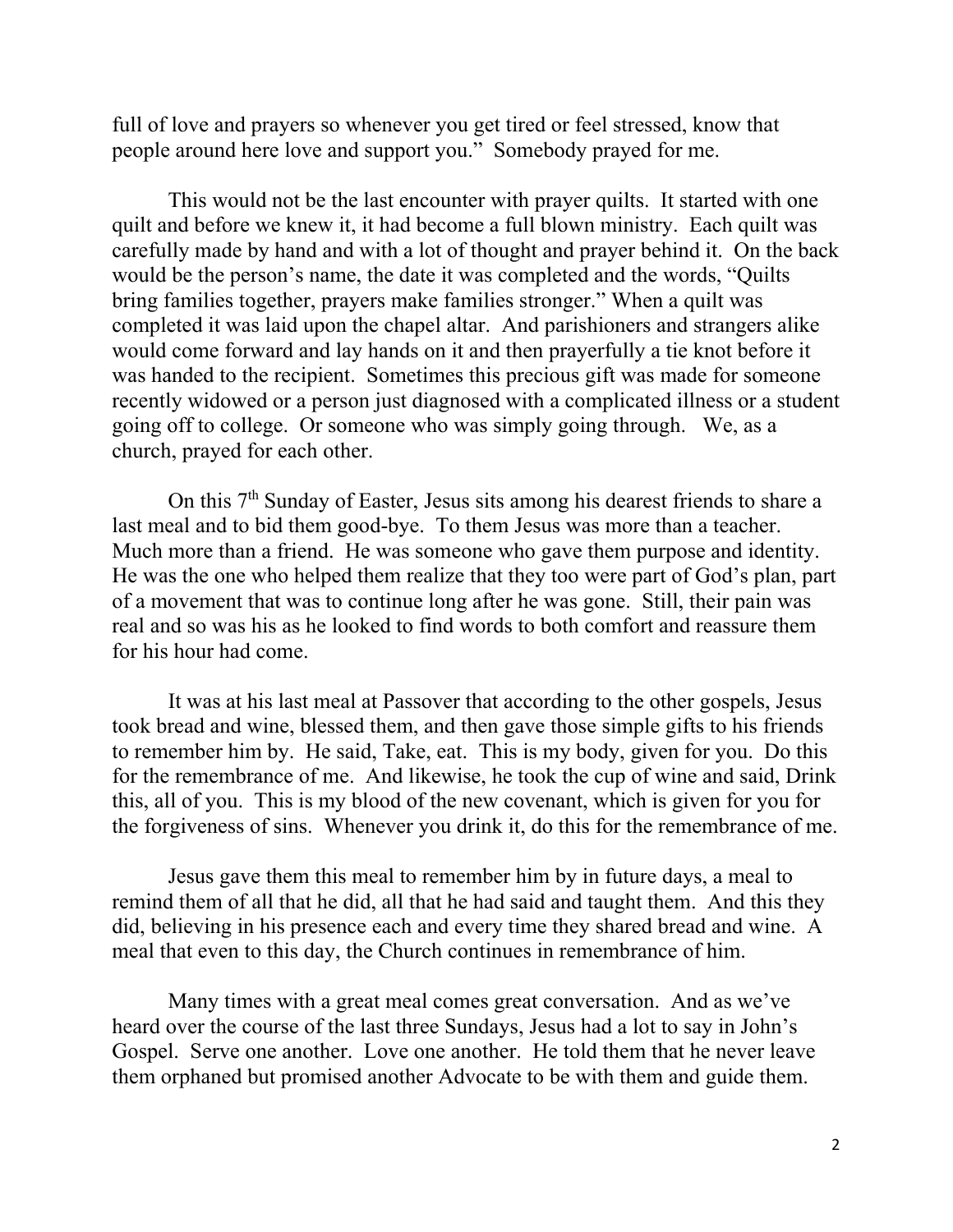And then we are told that Jesus prayed.

If we were to open up bibles this morning, we would see that the whole of the seventeenth chapter is Jesus' prayer, a conversation between Jesus and God the Father. It is a prayer meant to be overheard by his closest companions and all of us who have ears to hear.

This is what Jesus says: "All are yours, and yours are mine; and I have been glorified in them. And now I am no longer in the world, but they are in the world, and I am coming to you. Holy Father, protect them in your name that you have given me, so that they may be one, as we are one."

Sisters and brothers, our lives are interwoven with each other and everyone else's. And Jesus' life is bound together with ours, within this fabric of life. Like a handmade quilt we are joined as one within God's amazing love story that began ever since the moment the first human being took in breath.

At times it is hard to believe in this love story-that we are all part of the same story. When there are those, it seems, who have little to no disregard for life or for creation. When lives are taken all too soon. When we hear stories of bombings at concert halls and people being mowed down in the streets. When we witness or read of continued hatred and bigotry toward those who may be different. When livelihoods and aid to the underprivileged are threatened.

But thank God, there are those times when the best of humankind shines through. When neighbor has helped neighbor in times of tragedy and loss. When those who have voice have cried out for the voiceless. When food pantries are being filled. When mistakes and missteps have been forgiven. When we remember to pray for one another just as Jesus prayed for us.

God has woven us all in; perfect and imperfect, with all the messiness that comes from being human. God loves us all and calls us to God's self in order that we might reflect his glory in all things and in every way.

There is a song that says in part:

*Somebody prayed for me; had me on their mind. Took the time to pray for me. I'm so glad they prayed. I'm so glad they prayed. I'm so glad they prayed for me.*